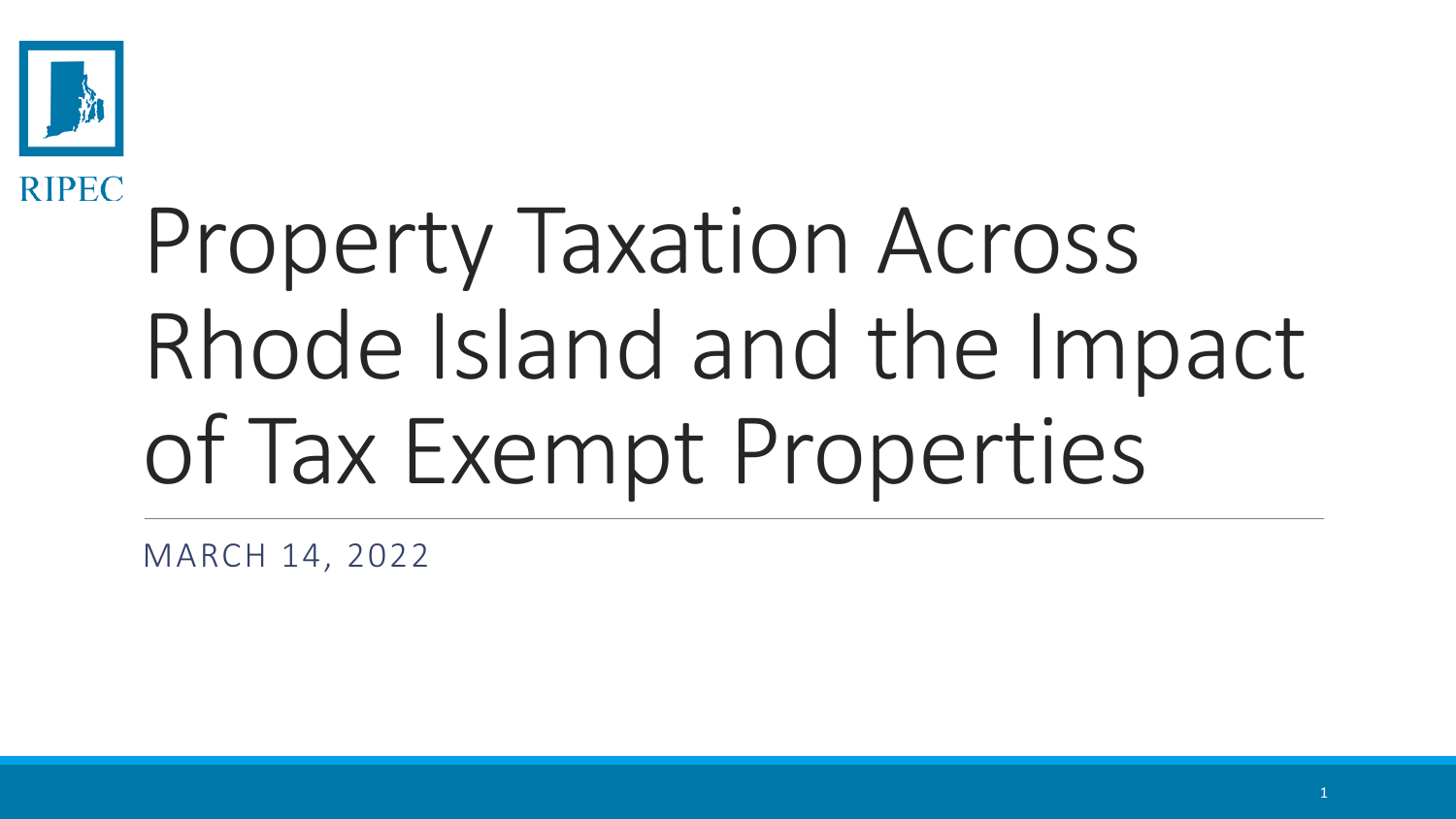

# Tax Exempt Properties and PILOT Programs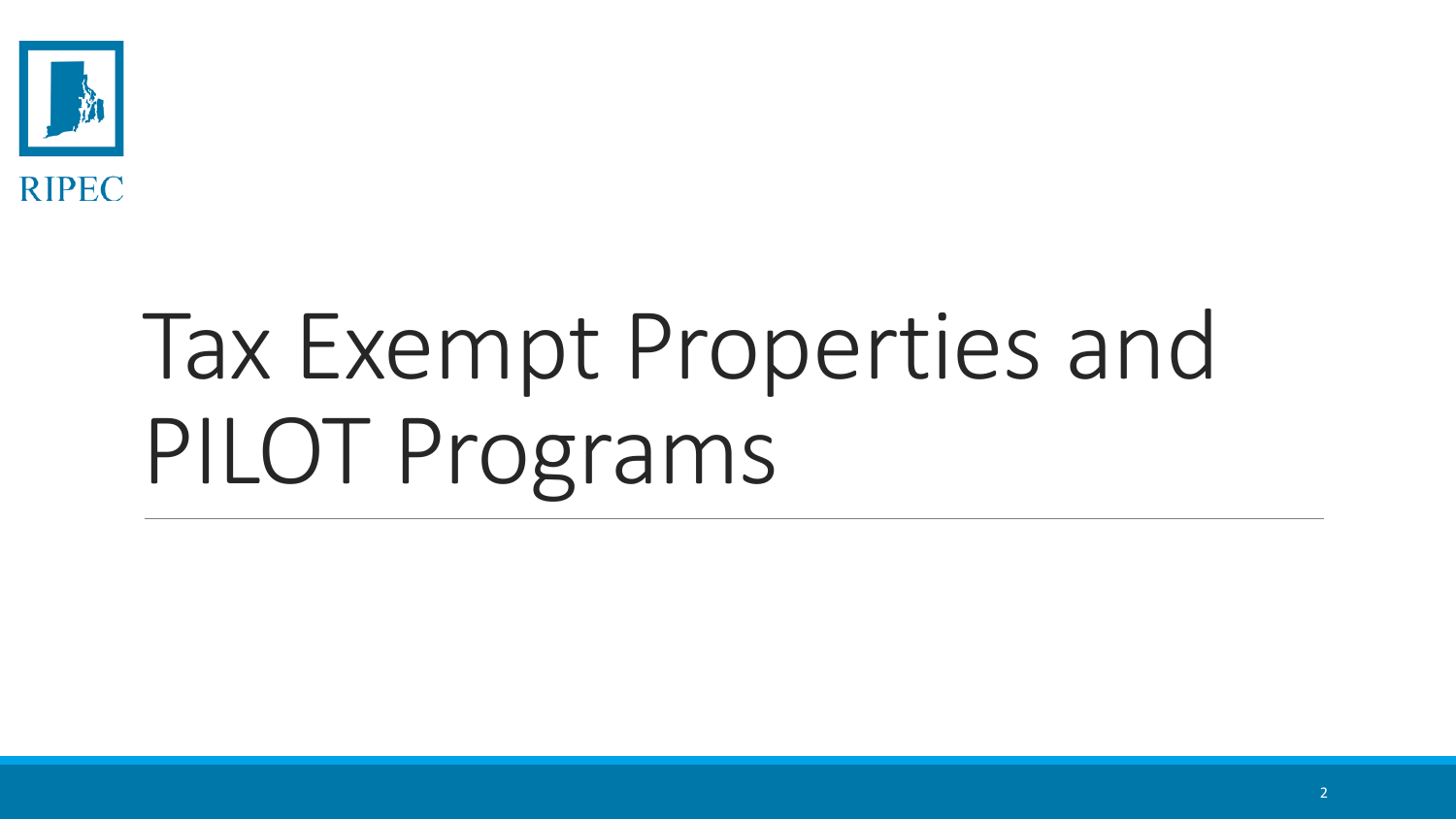

### Timeline of Rhode Island Payment in Lieu of Taxes (PILOT) Program

- **1986**: Program established by General Assembly to distribute state aid to cities and towns with property owned by nonprofit education institutions and private hospitals
- **1987**: Eligible institutions expanded to include state-owned hospitals, correctional facilities, veterans' residential facilities
- **1997**: Reimbursement rate increased from 25% to 27% (effective FY98)
- **2002**: Enabled ratable reduction in payments
- **2019**: Governor Raimondo proposed in FY20 budget to 1) provide cities and towns with option to levy tax on non-mission property of non-profit hospitals and universities, and 2) decrease state PILOT payment; proposal not adopted by General Assembly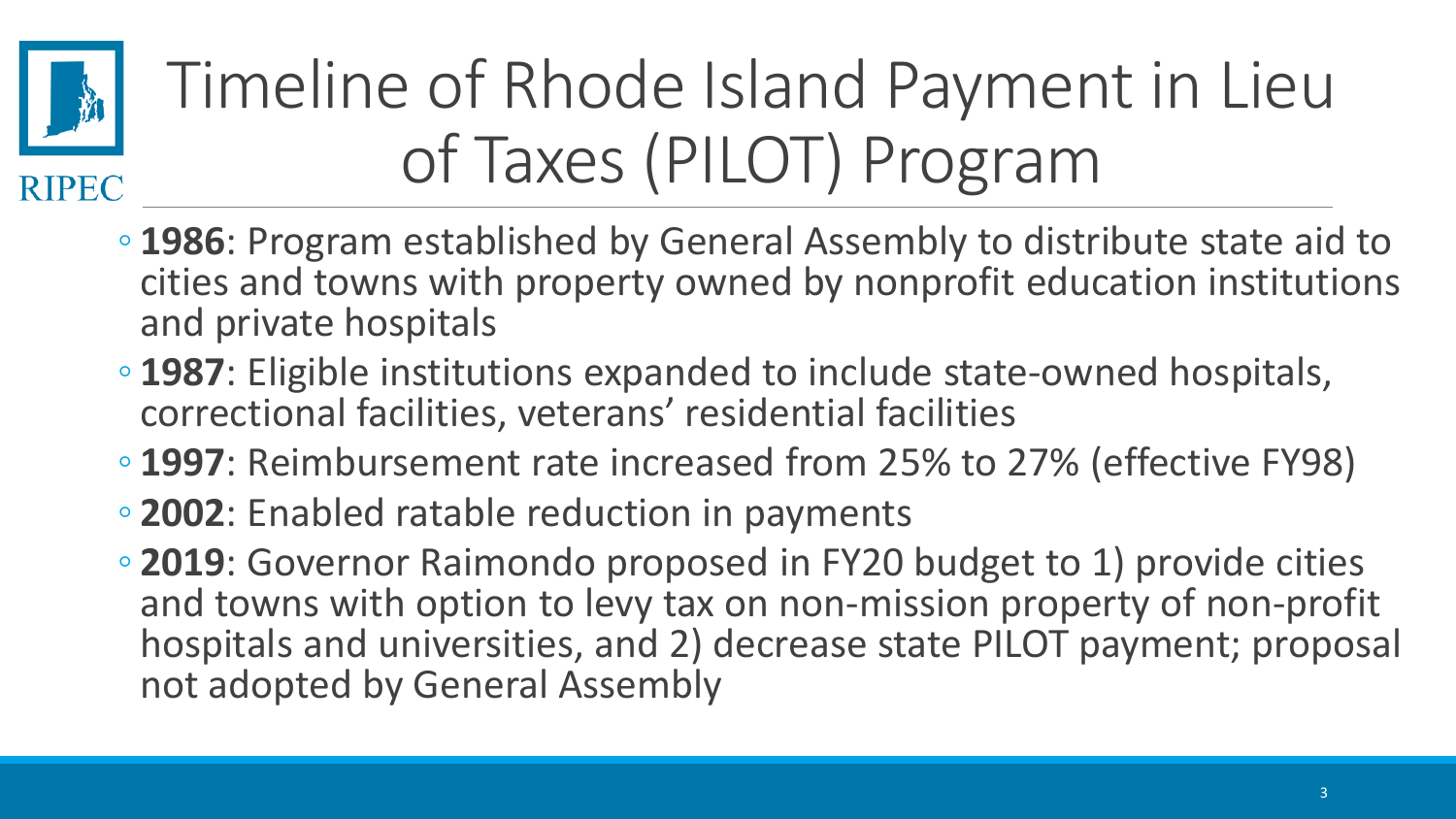

### R.I. PILOT Program Reimbursement Trend

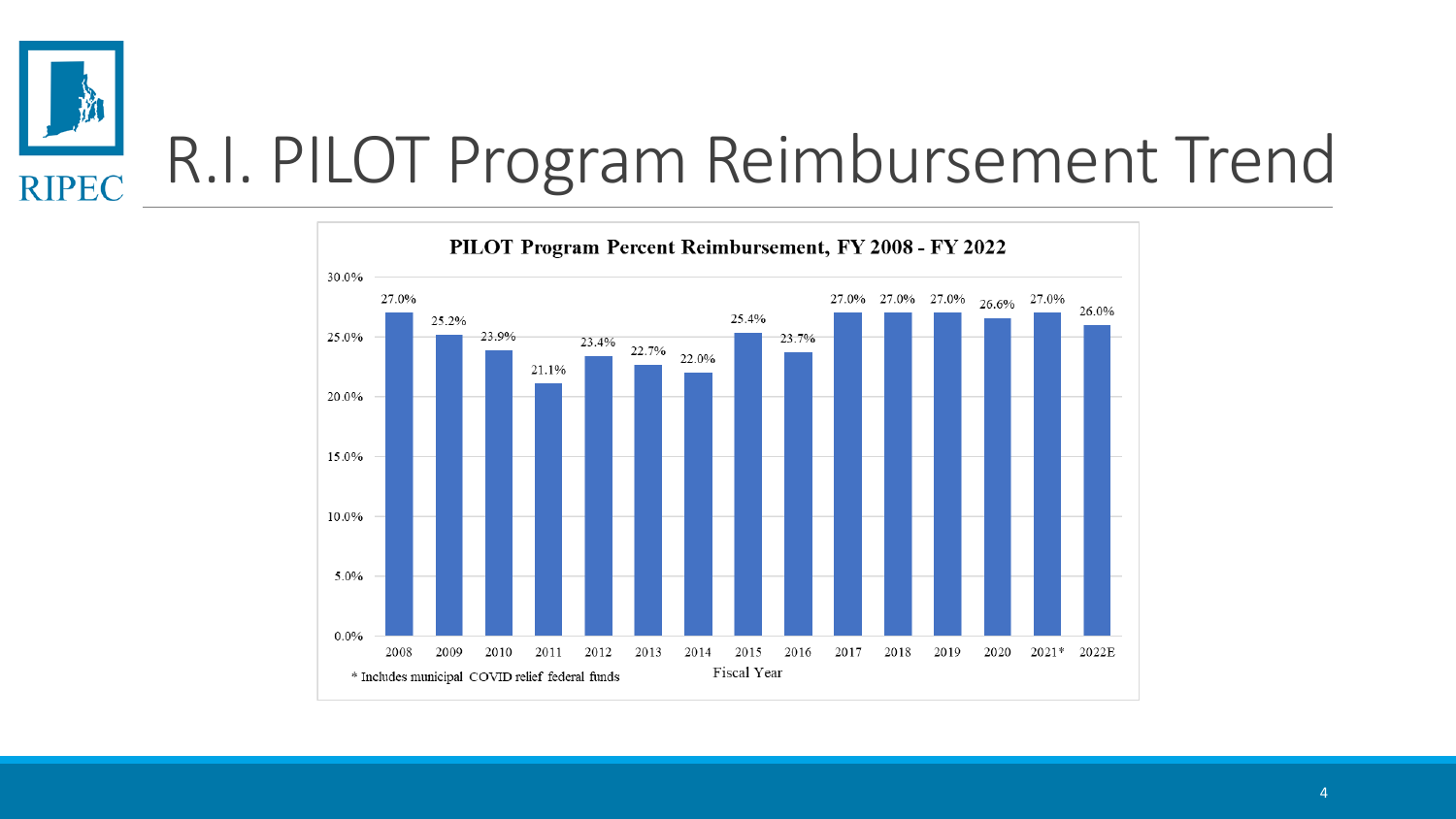

#### R.I. PILOT Program Total Aid

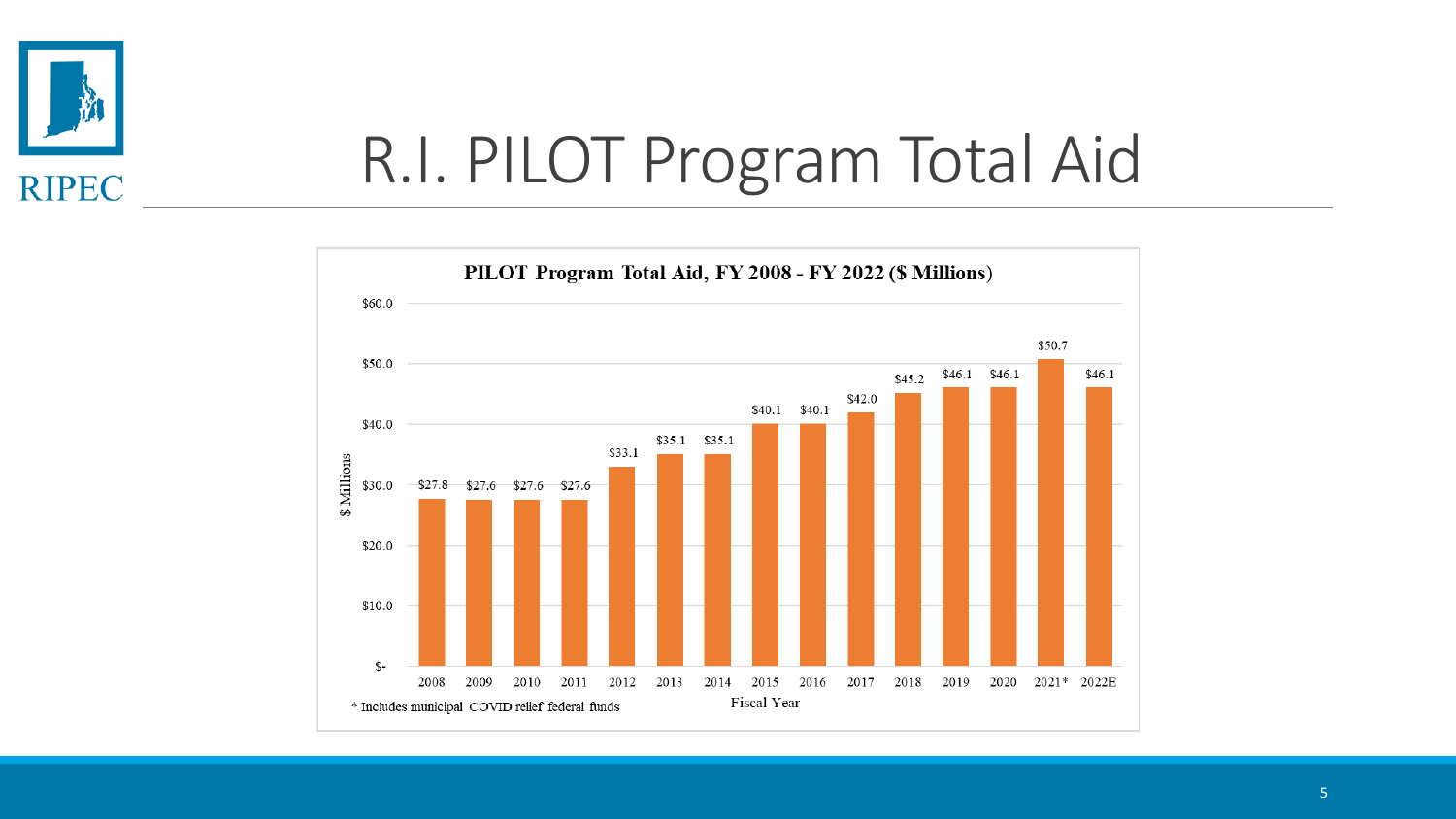

#### R.I. PILOT Program in FY 2022

- ◦In FY22, \$46.1M distributed to 15 cities and towns
	- Significant portion of state aid to local governments
		- 23% of total state aid exclusive of education aid
- Providence is the primary beneficiary
	- Received \$34.0M (73.8% of total)
	- Cranston received \$4.8M (10.4%)
	- All other cities and towns received 3.5% or less

|                        |               | Payment    | % of Total |
|------------------------|---------------|------------|------------|
| Providence             | $\mathcal{S}$ | 34,027,865 | 73.8%      |
| Cranston               |               | 4,778,876  | 10.4%      |
| Newport                |               | 1,601,050  | 3.5%       |
| Warwick                |               | 1,528,261  | 3.3%       |
| <b>Bristol</b>         |               | 1,327,172  | 2.9%       |
| Smithfield             |               | 860,981    | 1.9%       |
| <b>East Greenwich</b>  |               | 729,131    | 1.6%       |
| Woonsocket             |               | 461,334    | 1.0%       |
| <b>East Providence</b> |               | 260,127    | 0.6%       |
| South Kingstown        |               | 209,069    | 0.5%       |
| Westerly               |               | 185,126    | 0.4%       |
| <b>Burrillville</b>    |               | 98,835     | 0.2%       |
| <b>Barrington</b>      |               | 17,094     | 0.0%       |
| Partucket              |               | 3,501      | 0.0%       |
| North Kingstown        |               | 1,080      | 0.0%       |
| Total                  | \$            | 46,089,504 |            |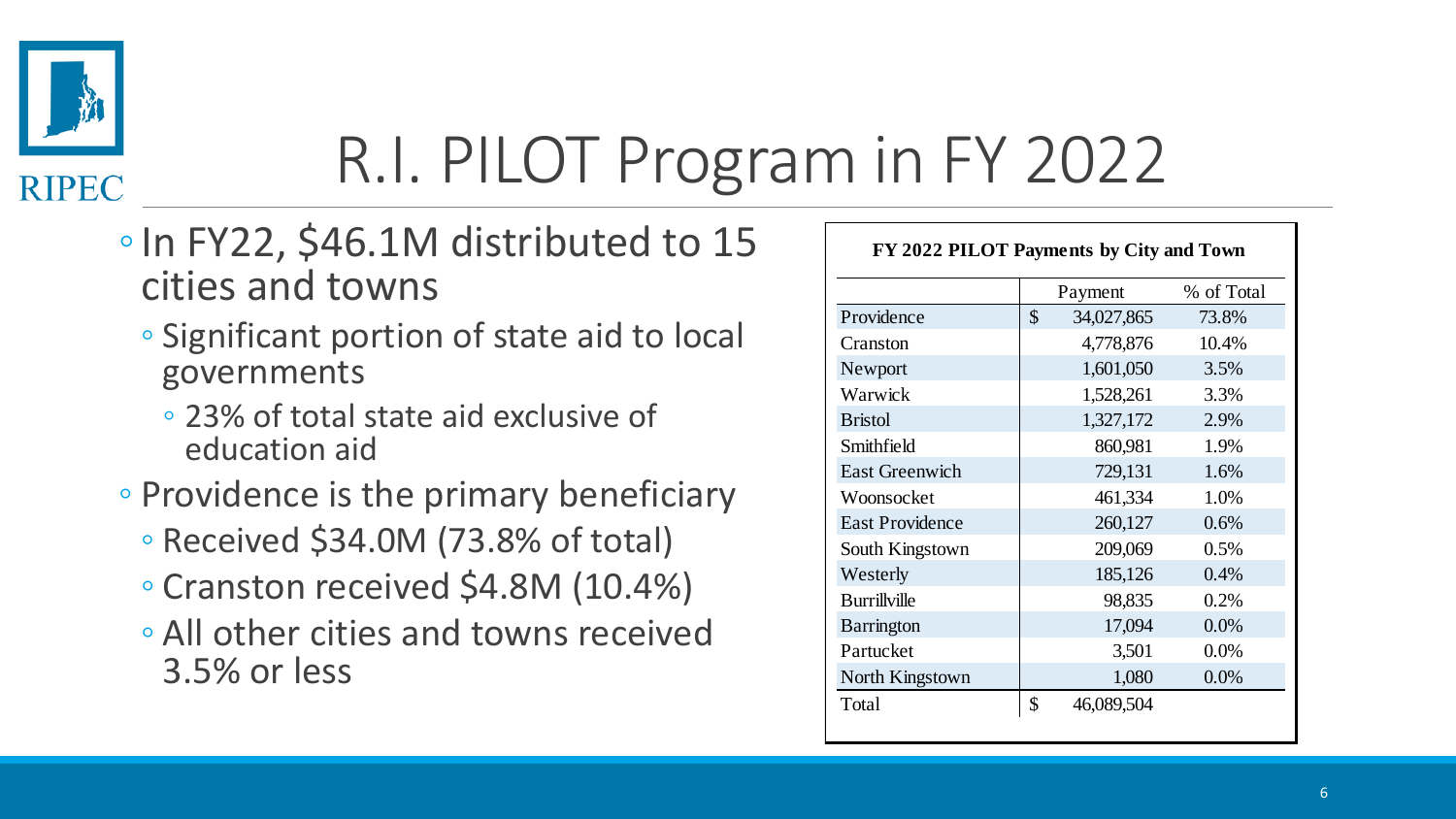

### Voluntary PILOT Agreements

- Municipalities may also reach independent PILOT agreements with nonprofits and quasi-public agencies
	- Voluntary agreements do not impact state PILOT aid
- Providence has voluntary agreements with nonprofit higher education institutions and hospitals
	- **2003**: Brown, PC, JWU, and RISD agreed to voluntary payments of collective \$48M over 20 years
	- **2011**: Higher ed. institutions agreed to additional amounts and Lifespan, CharterCARE, and Care New England agreed to annual payments
- Providence received \$7.6M from voluntary agreements in FY22
	- Combined with state PILOT payment of \$34.0M, covers a little under 1/3rd of revenue that could be collected at commercial rate if nonprofits were taxable (\$131.0M)
	- Combined with state PILOT aid, about 8% of Providence FY22 budget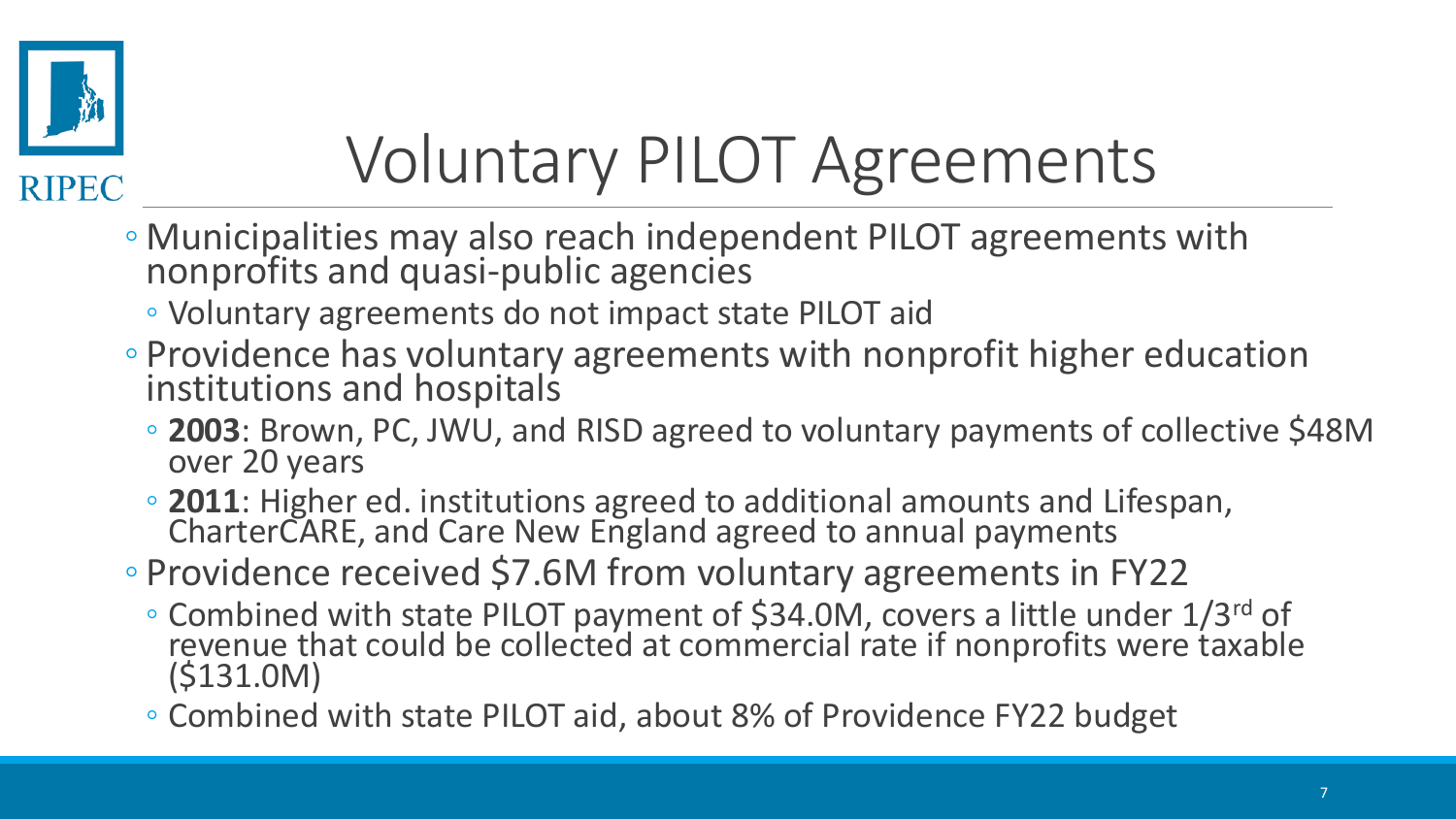

#### PILOT Programs in Other States

- As of 2010, Connecticut was the only state besides Rhode Island with a PILOT program that reimbursed municipalities for land owned by private colleges and hospitals
	- CT also reimburses for state-owned property, Indian reservation land, and municipally-owned airports
	- When fully funded, CT reimburses for 45% of potential tax revenues from stateowned property, reservation land, and airports, and 77% for colleges and hospitals
	- \$201.7M in FY21
- Many states make PILOT payments to cities and towns for real property tax losses on state-owned land
	- Massachusetts distributed \$35M in FY22 as enacted to municipalities for stateowned real property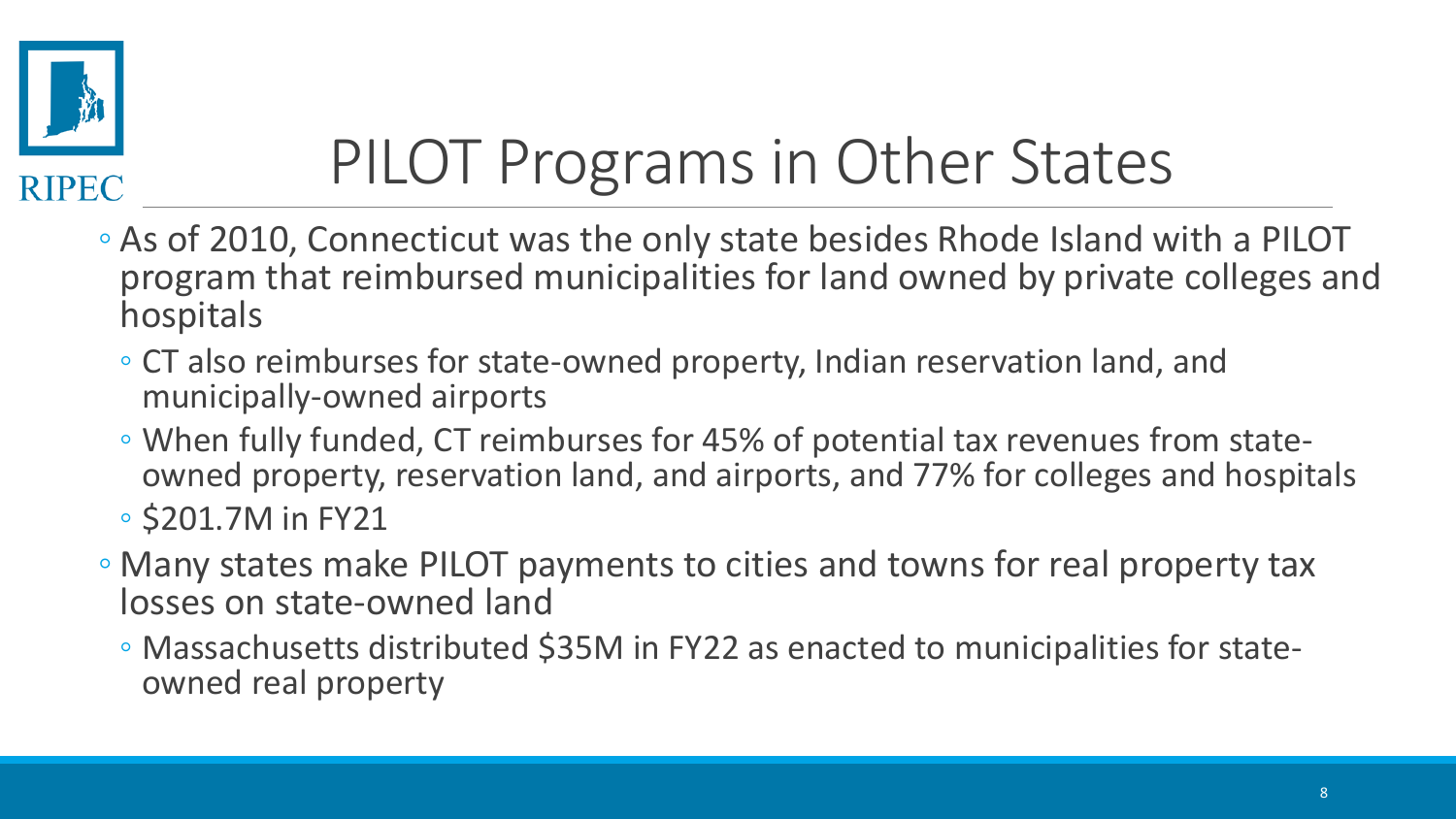

### Voluntary PILOT Agreements in Other States

- In 2012, 200+ local communities in 28 states had private PILOT agreements in place
	- Over 75% of PILOT activity in Northeast
	- Over 2/3rd PILOT revenue from higher ed., about  $1/4$ <sup>th</sup> from hospitals
- R.I. is not alone reassessing of PILOT agreements in 2021-2022
	- Yale agreed to increase voluntary payments to New Haven – \$52M over 6 years
	- Boston launched task force to review voluntary payments

| 5 U.S. Cities That Receive the Most in Private PILOT |  |
|------------------------------------------------------|--|
| Agreements, 2015-2016                                |  |

|                       |      | <b>PILOT Revenue</b> |               |              |
|-----------------------|------|----------------------|---------------|--------------|
| <b>City</b>           | Year |                      | <b>Total</b>  | % of General |
|                       |      |                      | (\$ Millions) | Revenue      |
| Boston, MA            | 2015 | \$                   | 27.9          | 0.84%        |
| New Haven, CT         | 2015 | \$                   | 10.9          | 1.49%        |
| <b>Providence, RI</b> | 2016 | \$                   | 8.2           | $0.94\%$     |
| Cambridge, MA         | 2015 | \$                   | 6.9           | 0.64%        |
| Princeton, NJ         | 2015 | \$                   | 3.6           | 5.93%        |
|                       |      |                      |               |              |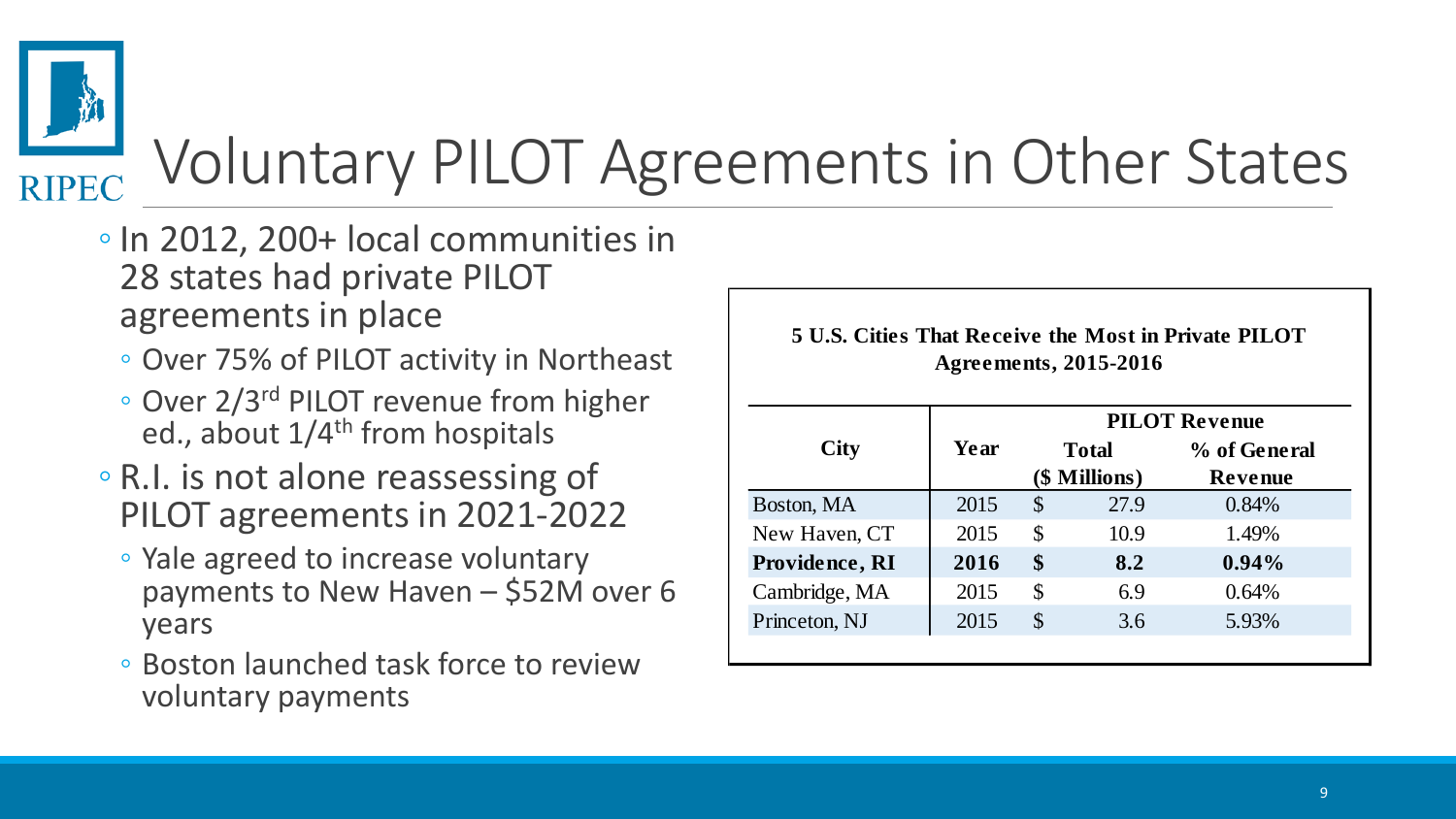

## Property Taxation Across Rhode Island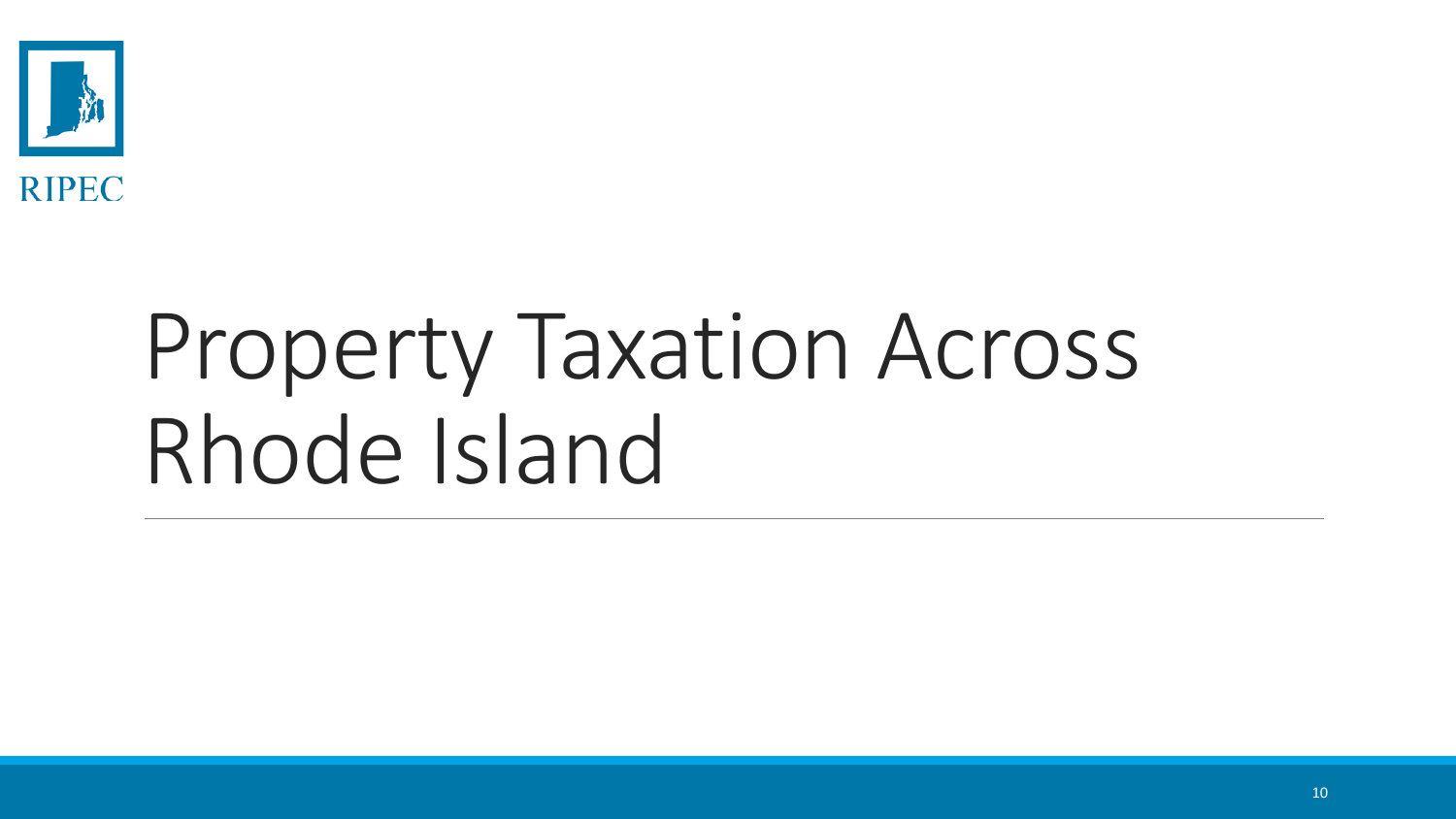

### Property Tax Reliance

- Property taxation was primary source of U.S. revenue into 20<sup>th</sup> century
	- Federal and state governments began relying more heavily on income and sales tax
- Property tax remains single largest source of local revenues in U.S.
	- 27% of all local revenue in U.S. in FY19
- There are key positive elements to local reliance on property tax
	- Greater revenue stability and more transparent and efficient than income or sales tax
- But wide variance in property wealth between communities can create inequity in K-12 systems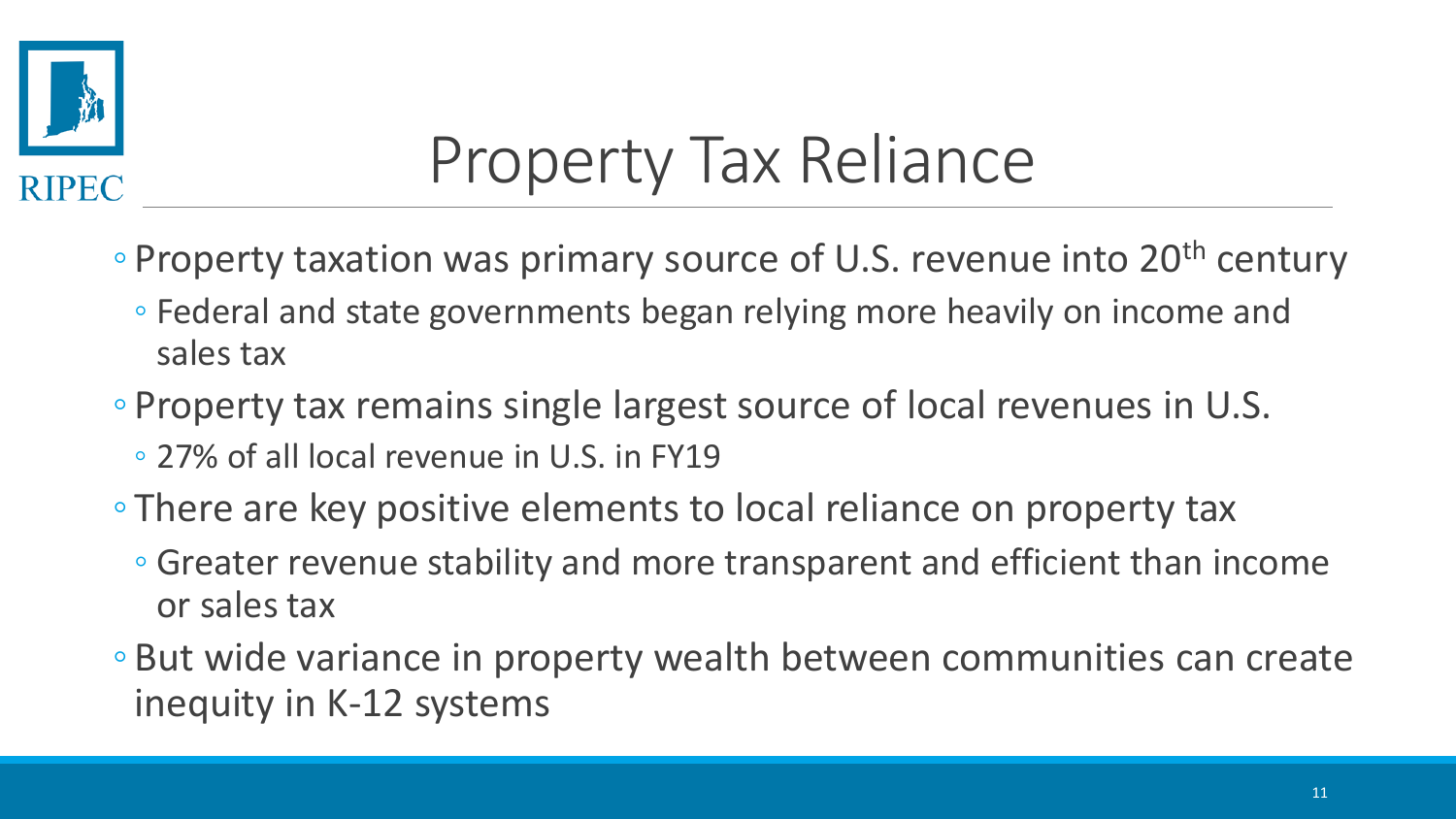

#### RI Property Tax Reliance

- ◦Hard to compare across states because administered locally
- ◦But R.I. generally has greater reliance than states overall but typical/somewhat low reliance for New England

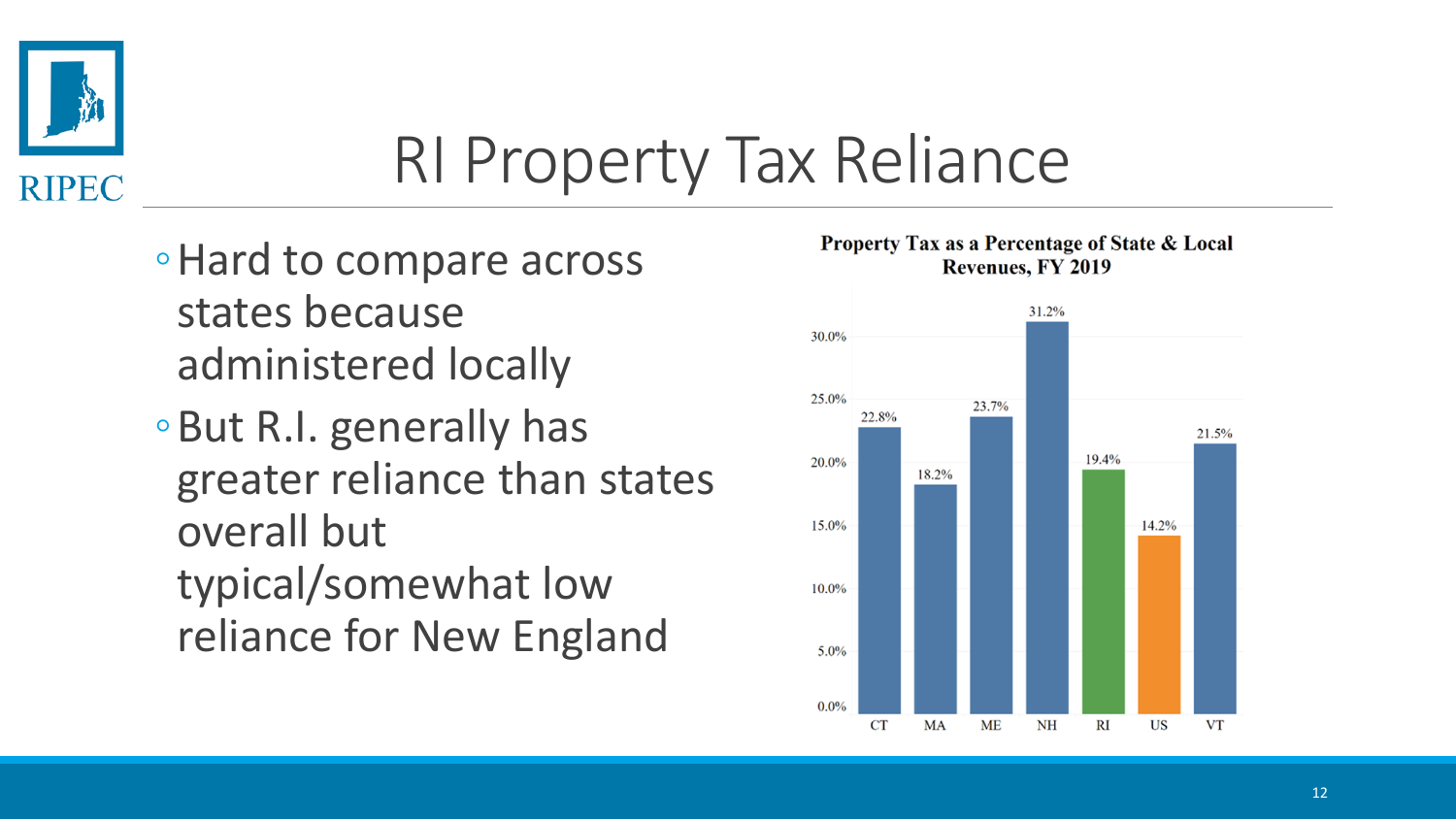

#### Municipal Property Tax Reliance

- In R.I., property tax is by far the largest source of local revenue
	- 60.4% of all local revenues
	- 2 nd largest revenue source is state/federal/other education aid
- Property tax revenues are over 75% of revenues in 9 cities and towns
- Under 50% in Central Falls, Woonsocket, Pawtucket, Providence

**Cities and Towns with Five Highest and Lowest Reliance on Property Tax, FY 2019**

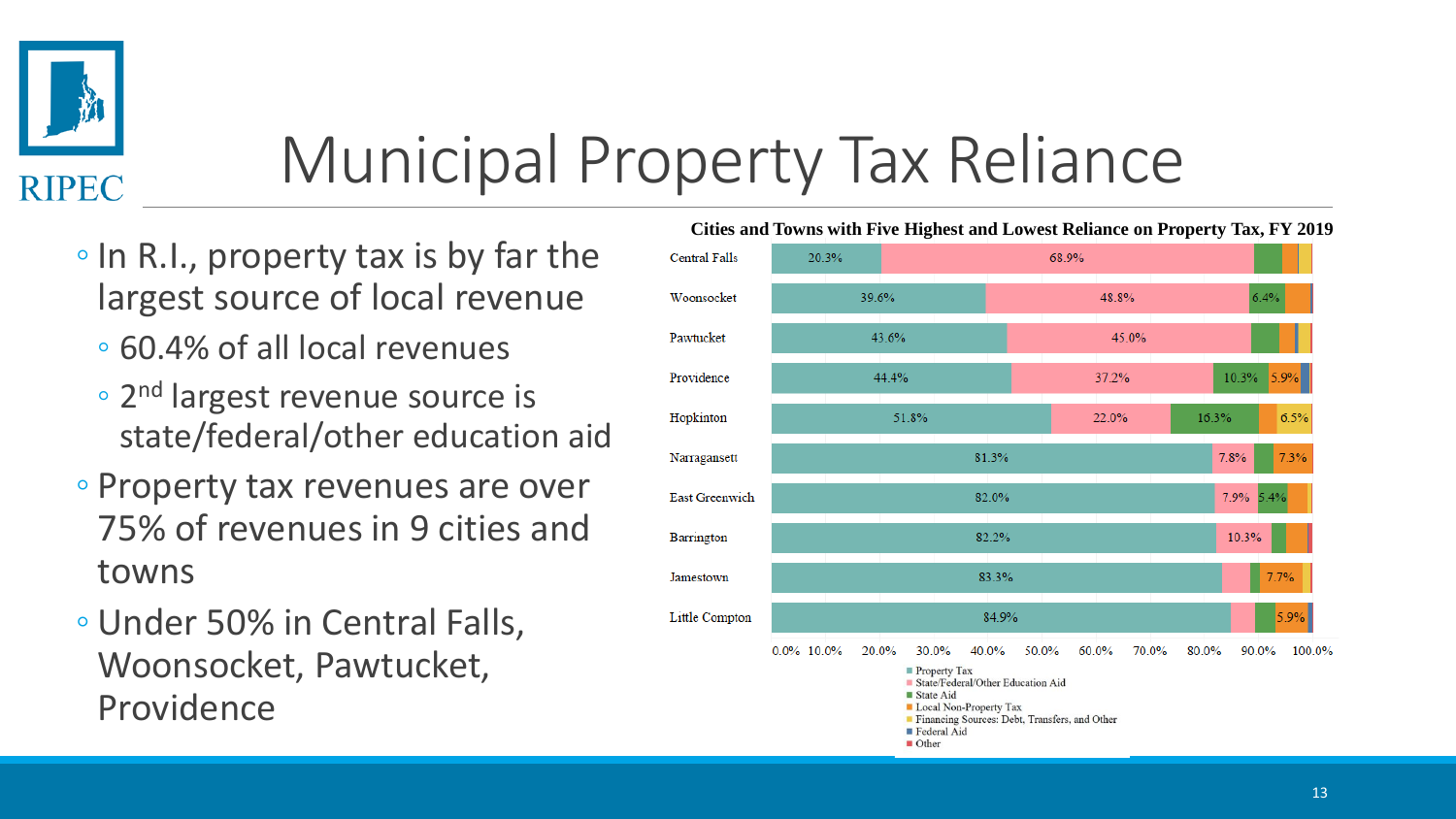

#### Property Tax Reliance and K-12 Funding

- ◦Property tax revenue important to K-12 education funding in R.I.
	- Diversity in spending across cities and towns but most expenditures go towards K-12
- ◦R.I. has a relatively high reliance on local share of K-12 funding

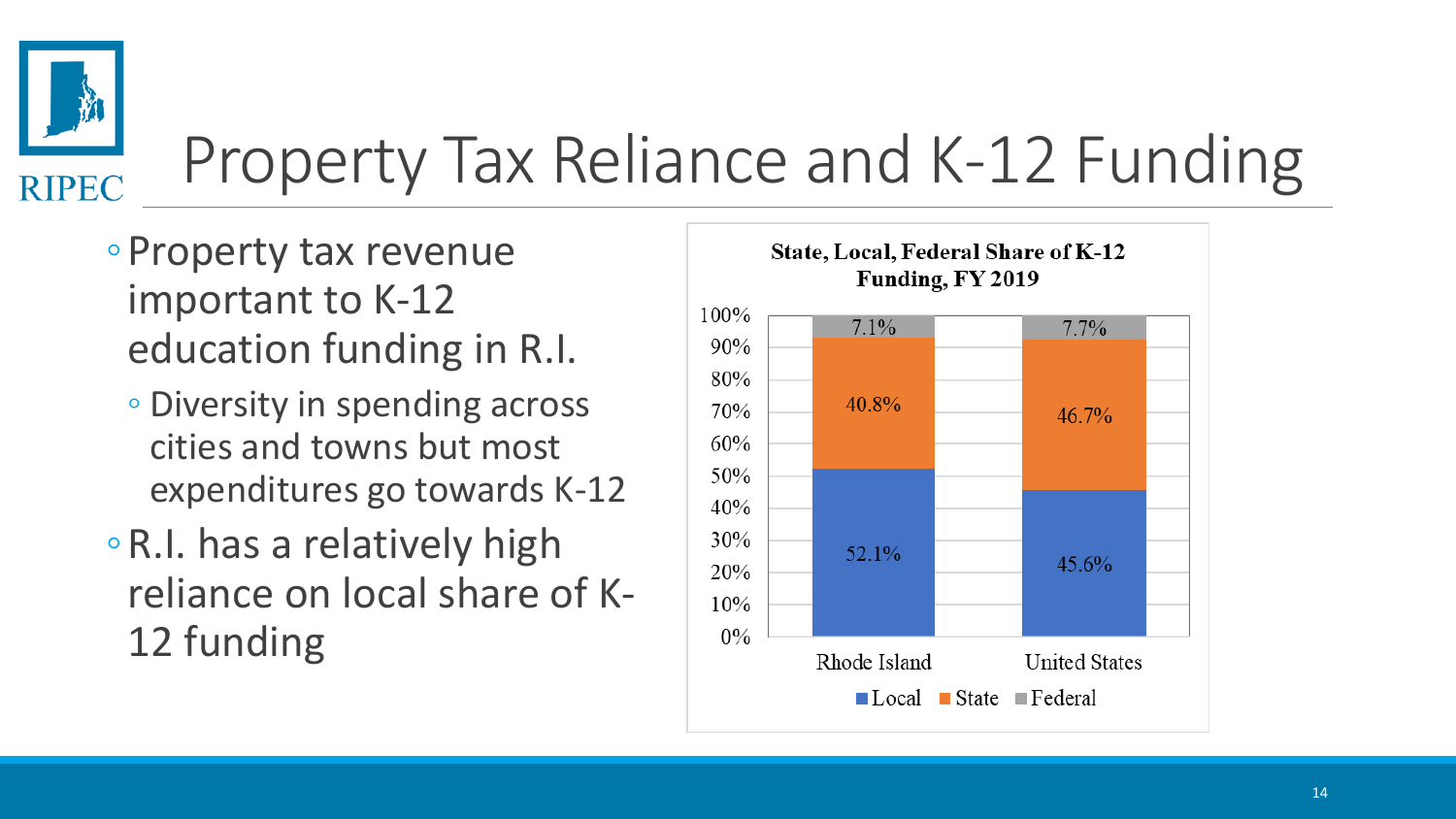

#### Gross Assessed Value Per Capita

- ◦R.I. per capita gross assessed value was about \$120K in FY19 but wide variance across the state
- ◦7 exceeded \$250K
- ◦4 with least property wealth same 4 with under 50% of revenue from property tax

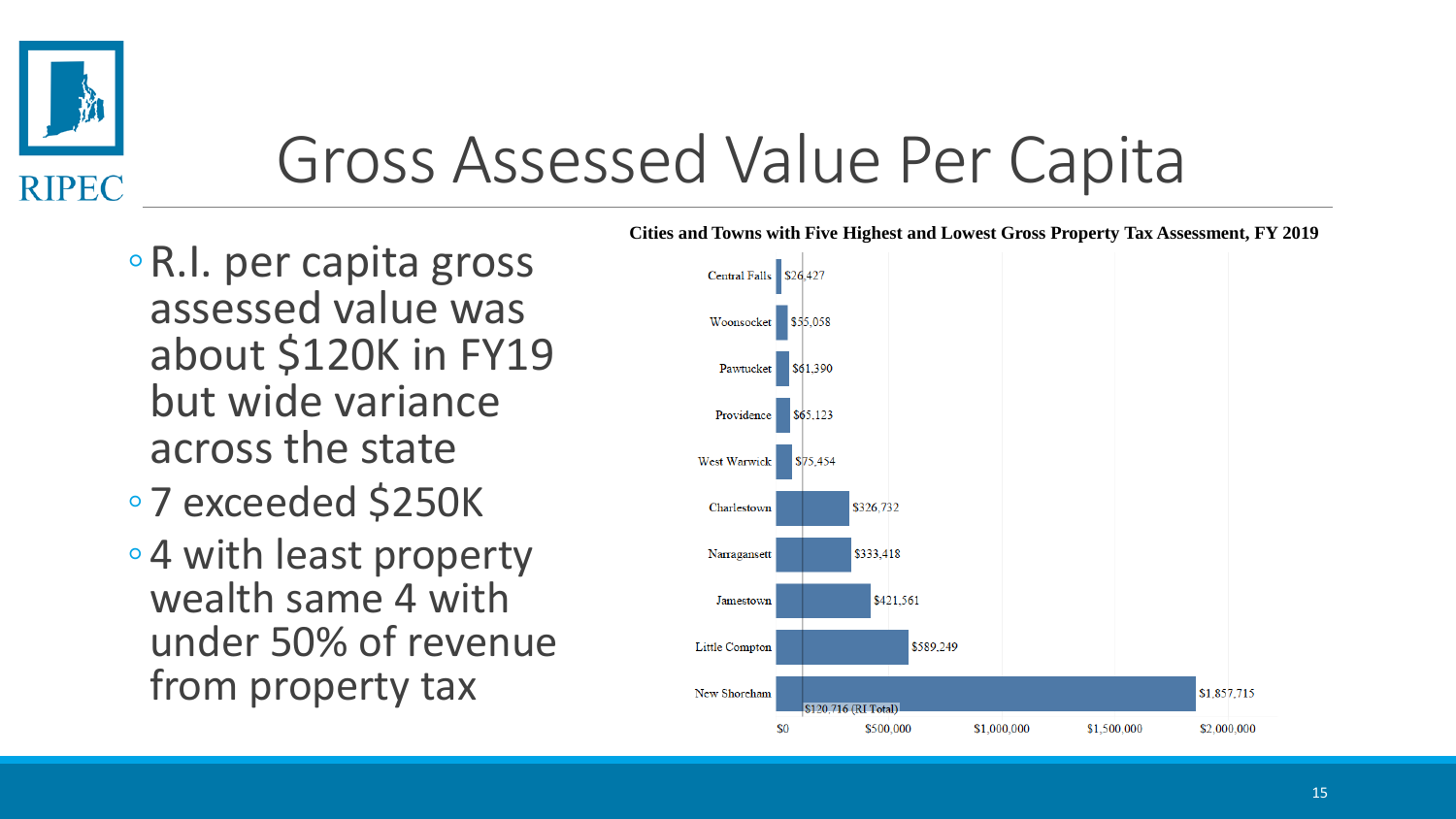

## Net Assessed Value by Class of Property

 $\Box$  Commercial Residential

- ◦Residential real estate comprises most of the tax base in every city and town
	- Providence least reliant on residential property in R.I. (56.4%)
- Low housing prices are consequently the best indicator of low assessed value per capita

**Cities and Towns with Five Highest and Lowest Residential Property as % of Total Assessed Value, FY 2022**

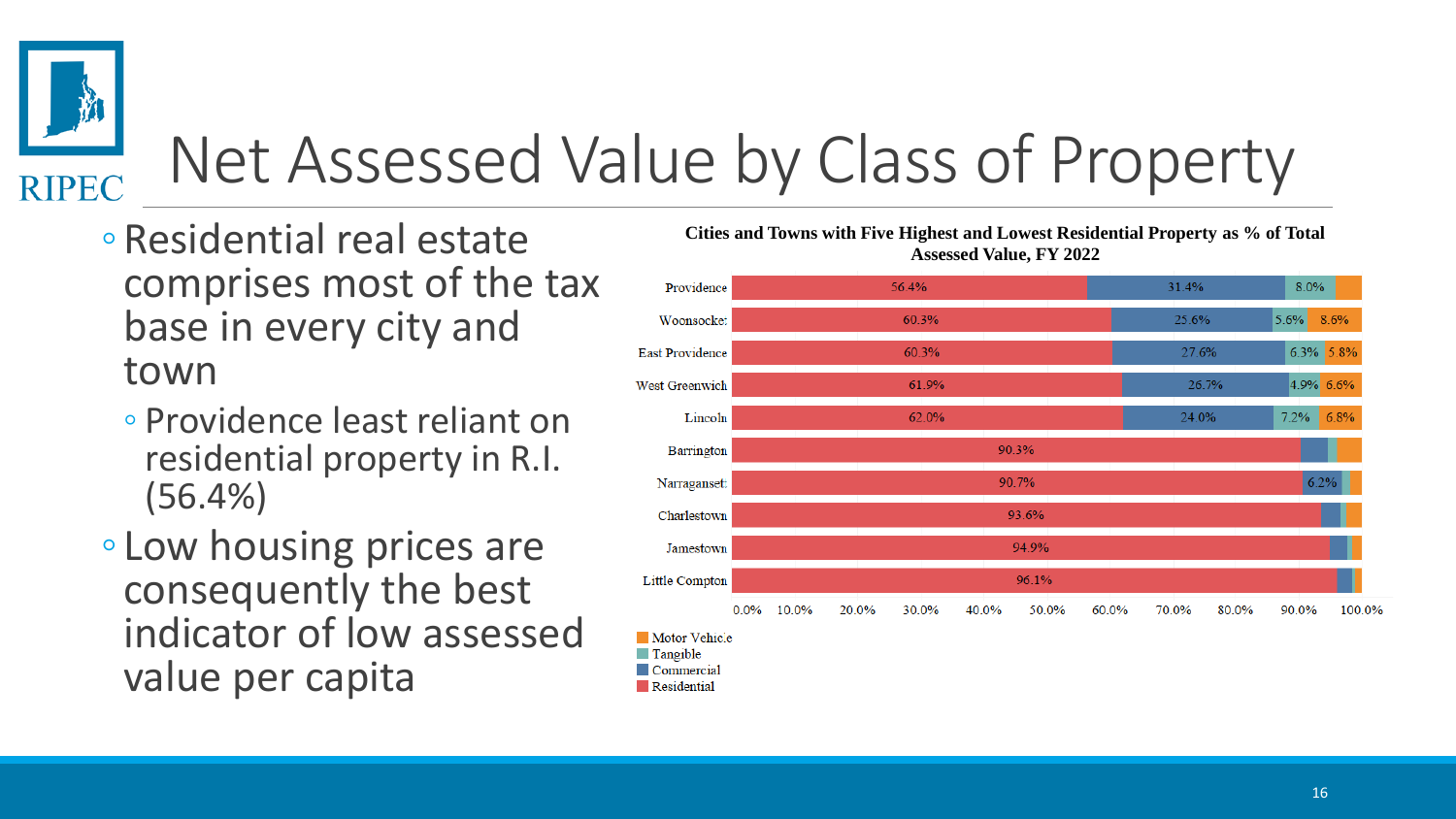

#### Historical Context: A Shifting Property Tax Base

- ◦As the post-WWII economy in both U.S. and R.I. shifted from a manufacturing to a service-based economy, for-profit businesses had less need for large amounts of commercial real estate and tangible personal property
- ◦An increasing portion of the property tax base shifted to residential property
	- ◦In attempt to shift the tax burden back to businesses, more governments began enacting policies like classification ratios from the 1970s onward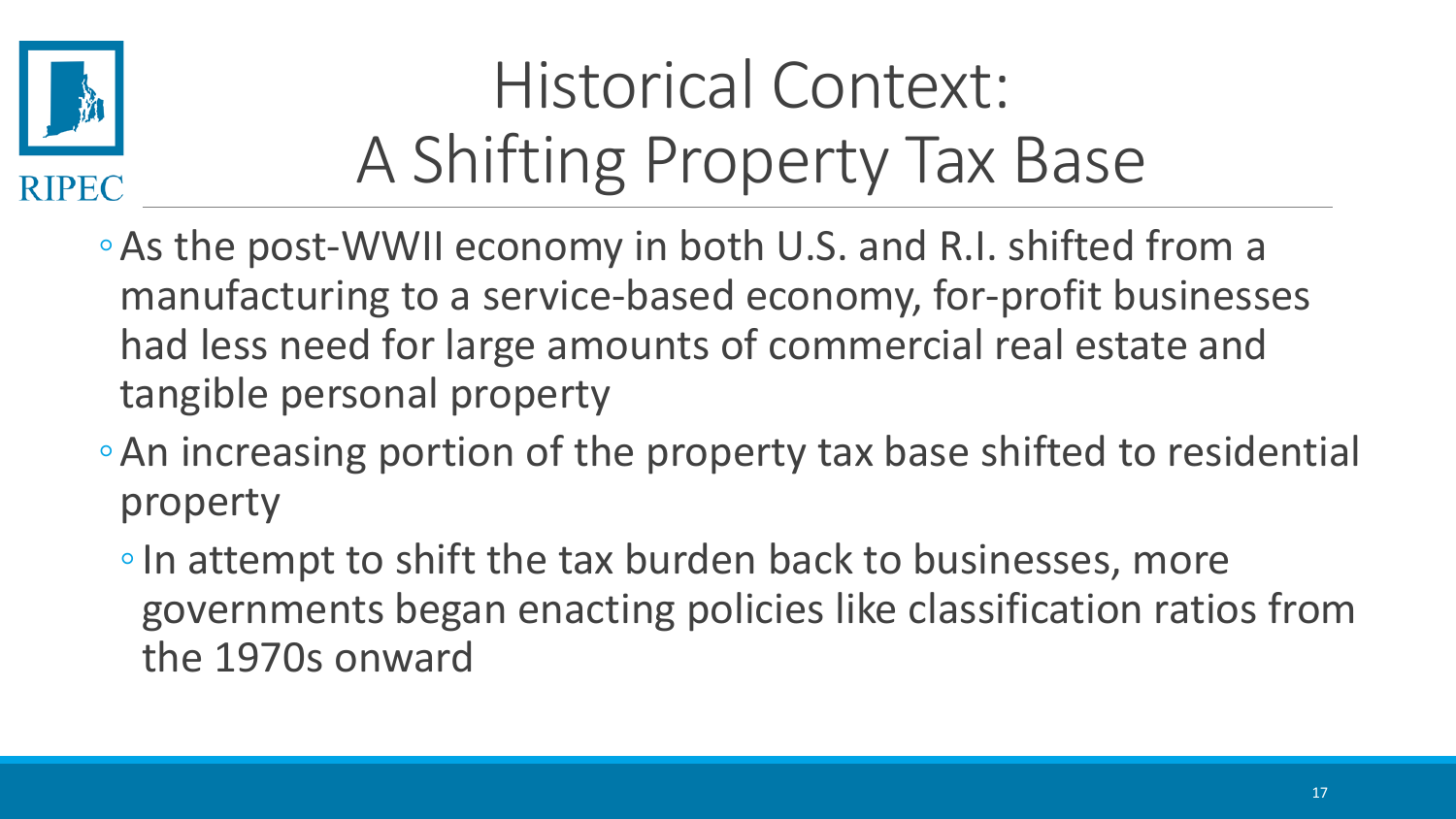

#### Property Tax Rates 1/2

◦ Commercial taxed at higher rate than residential in 19 cities and towns

- Tangible higher than residential in 23 municipalities and higher than commercial in 19
	- Often much higher

|                        |             | $-$ - $-$  |          |
|------------------------|-------------|------------|----------|
|                        | Residential | Commercial | Tangible |
| Barrington             | \$19.15     | \$19.15    | \$19.15  |
| <b>Bristol</b>         | \$14.38     | \$14.38    | \$14.38  |
| Burrillville           | \$16.42     | \$16.42    | \$16.42  |
| <b>Central Falls</b>   | \$23.76     | \$42.33    | \$56.47  |
| Charlestown            | \$8.18      | \$8.18     | \$8.18   |
| Coventry               | \$19.40     | \$23.39    | \$19.40  |
| Cranston               | \$18.00     | \$27.00    | \$27.00  |
| Cumberland             | \$14.74     | \$14.74    | \$29.45  |
| East Greenwich         | \$21.01     | \$23.25    | \$30.23  |
| <b>East Providence</b> | \$21.50     | \$26.45    | \$55.41  |
| Exeter                 | \$13.72     | \$13.72    | \$13.72  |
| Foster                 | \$21.34     | \$21.34    | \$29.36  |
| Glocester              | \$18.44     | \$22.13    | \$36.88  |
| Hopkinton              | \$18.53     | \$18.53    | \$18.53  |
| Jamestown              | \$8.28      | \$8.28     | \$8.28   |
| Johnston               | \$23.24     | \$28.34    | \$64.34  |
| Lincoln                | \$20.29     | \$25.21    | \$32.01  |
| Little Compton         | \$6.04      | \$6.04     | \$12.08  |
| Middletown             | \$12.02     | \$17.23    | \$17.23  |
| Narragansett           | \$8.86      | \$11.96    | \$11.96  |

**Property Tax Rates for Barrington – Narragansett, FY 2022**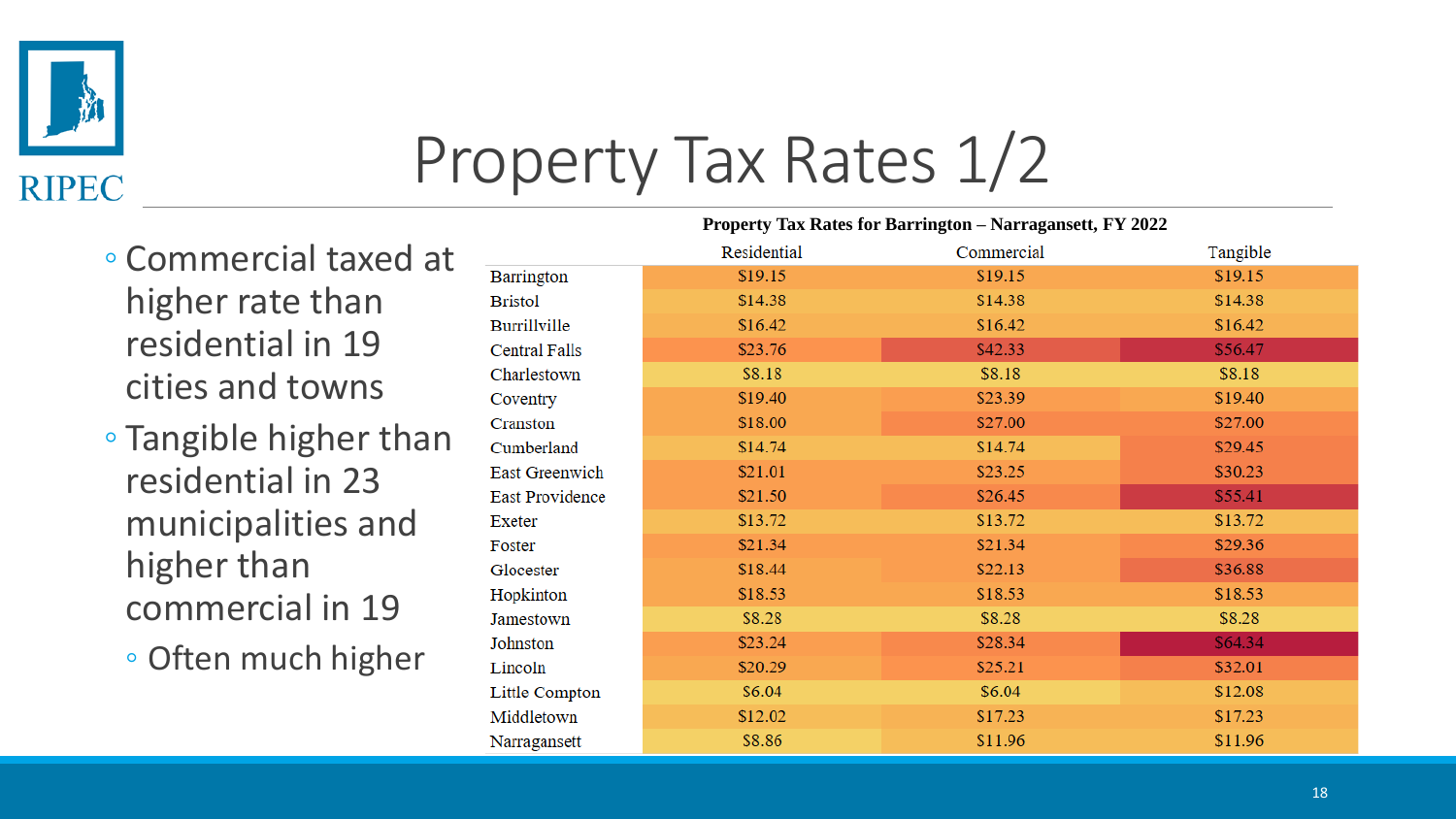

#### Property Tax Rates 2/2

#### ◦ 15 tax at the same rate across each class

- Tend to have higher property tax wealth
- Low rates correlates to high property wealth and high rates to low property wealth

|                  | Residential | Commercial | Tangible |
|------------------|-------------|------------|----------|
| New Shoreham     | \$6.70      | \$6.70     | \$6.70   |
| Newport          | \$9.33      | \$13.99    | \$13.99  |
| North Kingstown  | \$17.50     | \$17.50    | \$17.50  |
| North Providence | \$22.81     | \$29.55    | \$64.78  |
| North Smithfield | \$16.35     | \$19.44    | \$43.69  |
| Pawtucket        | \$16.58     | \$29.02    | \$52.09  |
| Portsmouth       | \$15.31     | \$15.31    | \$15.31  |
| Providence       | \$24.56     | \$36.70    | \$55.80  |
| Richmond         | \$20.62     | \$20.62    | \$20.62  |
| Scituate         | \$18.69     | \$23.19    | \$39.81  |
| Smithfield       | \$17.13     | \$18.70    | \$59.74  |
| South Kingstown  | \$14.45     | \$14.45    | \$14.45  |
| Tiverton         | \$14.27     | \$14.27    | \$14.27  |
| Warren           | \$17.72     | \$17.72    | \$17.72  |
| Warwick          | \$18.73     | \$28.10    | \$37.46  |
| West Greenwich   | \$24.03     | \$24.03    | \$34.12  |
| West Warwick     | \$23.00     | \$32.43    | \$45.72  |
| Westerly         | \$11.52     | \$11.52    | \$11.52  |
| Woonsocket       | \$23.75     | \$34.75    | \$46.58  |

**Property Tax Rates for New Shoreham - Woonsocket, FY 2022**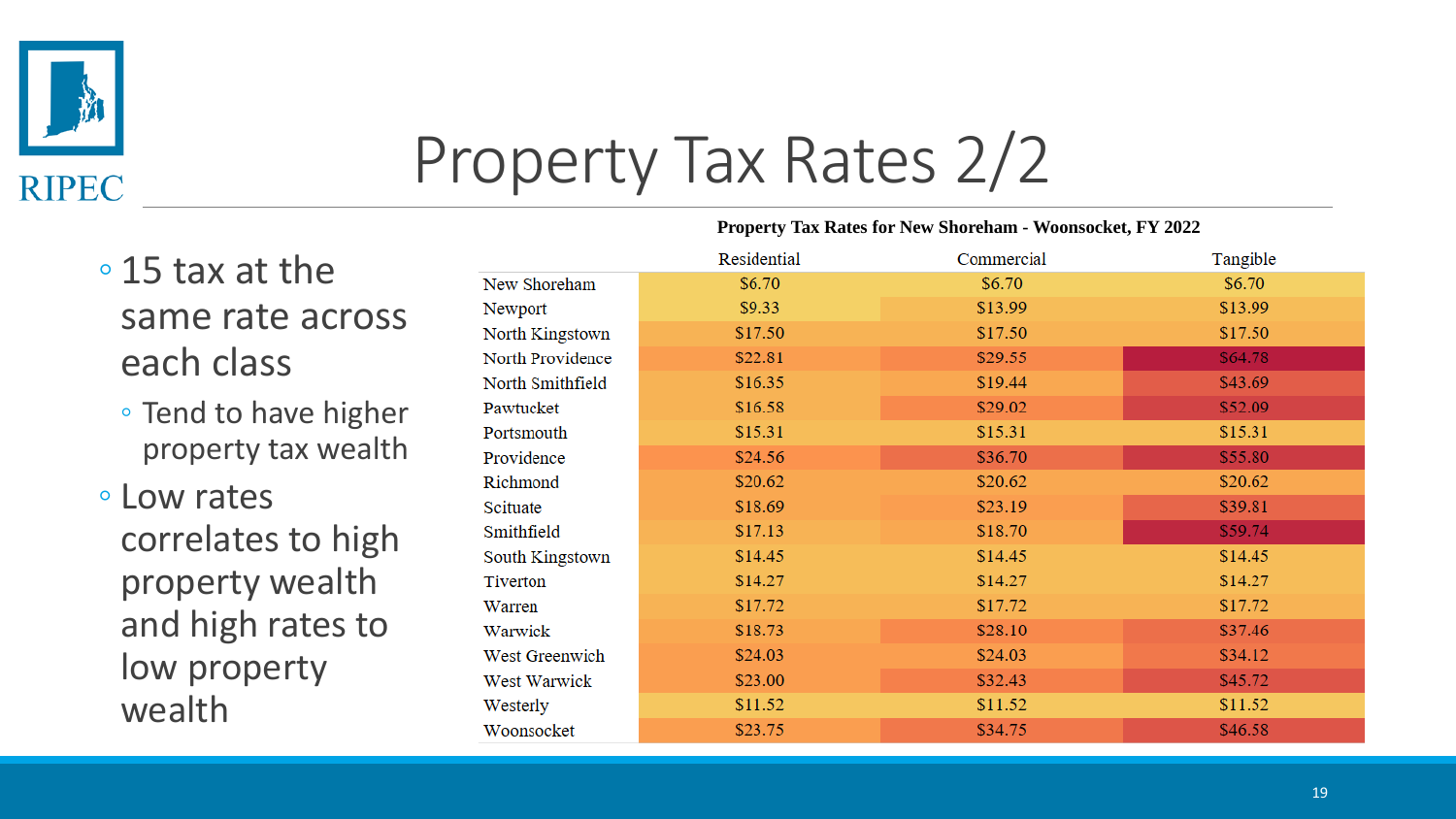

#### Homestead Exemptions

- 9 R.I. cities and towns have homestead exemptions
	- 2 more coming into effect next year
- Providence has R.I.'s most generous homestead exemption
	- Nonresident tax burden highest in state, resident tax burden 30th
- Even bigger difference for apartment buildings (>5 units) when commercial taxed at a higher rate



#### Resident vs. Nonresident Homeowner Tax Burden for a Home Valued at 319K, FY 2022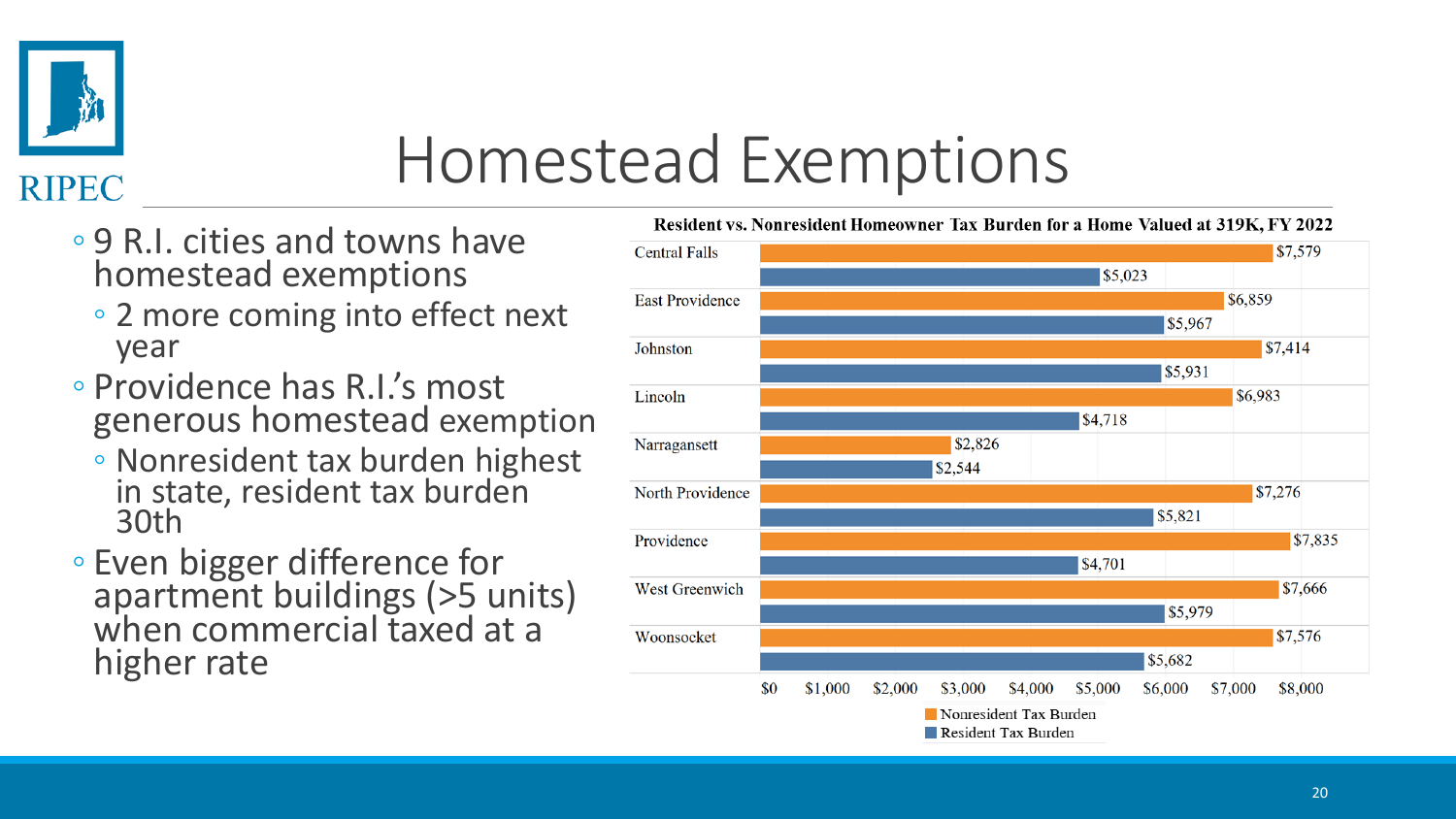

#### Business Tax Burden, FY 2022 (\$1M Real Value, \$200K Tangible)

- ◦R.I. median \$19,440 but wide variance across the state
- ◦Providence's business tax burden of \$36,700 is 2nd highest in RI and nearly 2x RI median

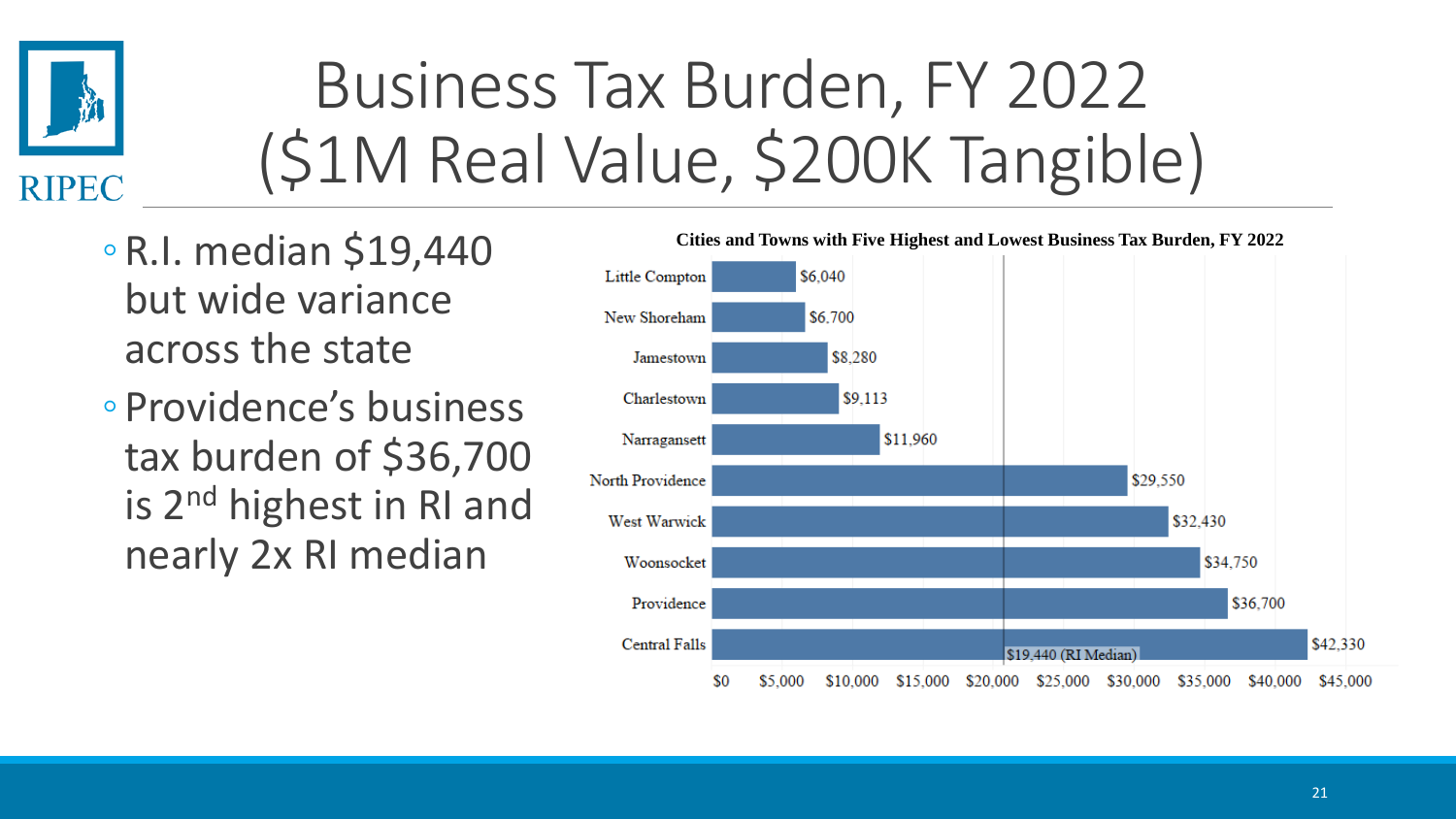

#### Business Property Tax Incentives

- Product of high burden and need to attract businesses and develop property
- TSAs are R.I.'s most common business property tax incentive
- Municipalities may exempt all or a portion of commercial property value up to 20 years if shown to promote economic development
- Has a significant impact on Providence tax roll
- # of Providence TSAs have grown from 36 in 2012 to 134 in 2021
	- Exempt property value nearly doubled

| Providence TSA Exemptions, FY 2021 (\$ Millions) |         |  |
|--------------------------------------------------|---------|--|
| # of TSAs                                        | 134     |  |
| Assessed Value on TSA Property                   | \$821.2 |  |
| Exempt Value on TSA Property                     | \$467.0 |  |
| % TSA Assessed Value Exempt                      | 56.9%   |  |
| Levy on TSA Property if Full Value Taxed         | \$30.1  |  |
| Actual Levy on TSA Property                      | \$13.0  |  |
| \$ Levy Exempt (at \$36.70/\$1,000)              | \$17.1  |  |
|                                                  |         |  |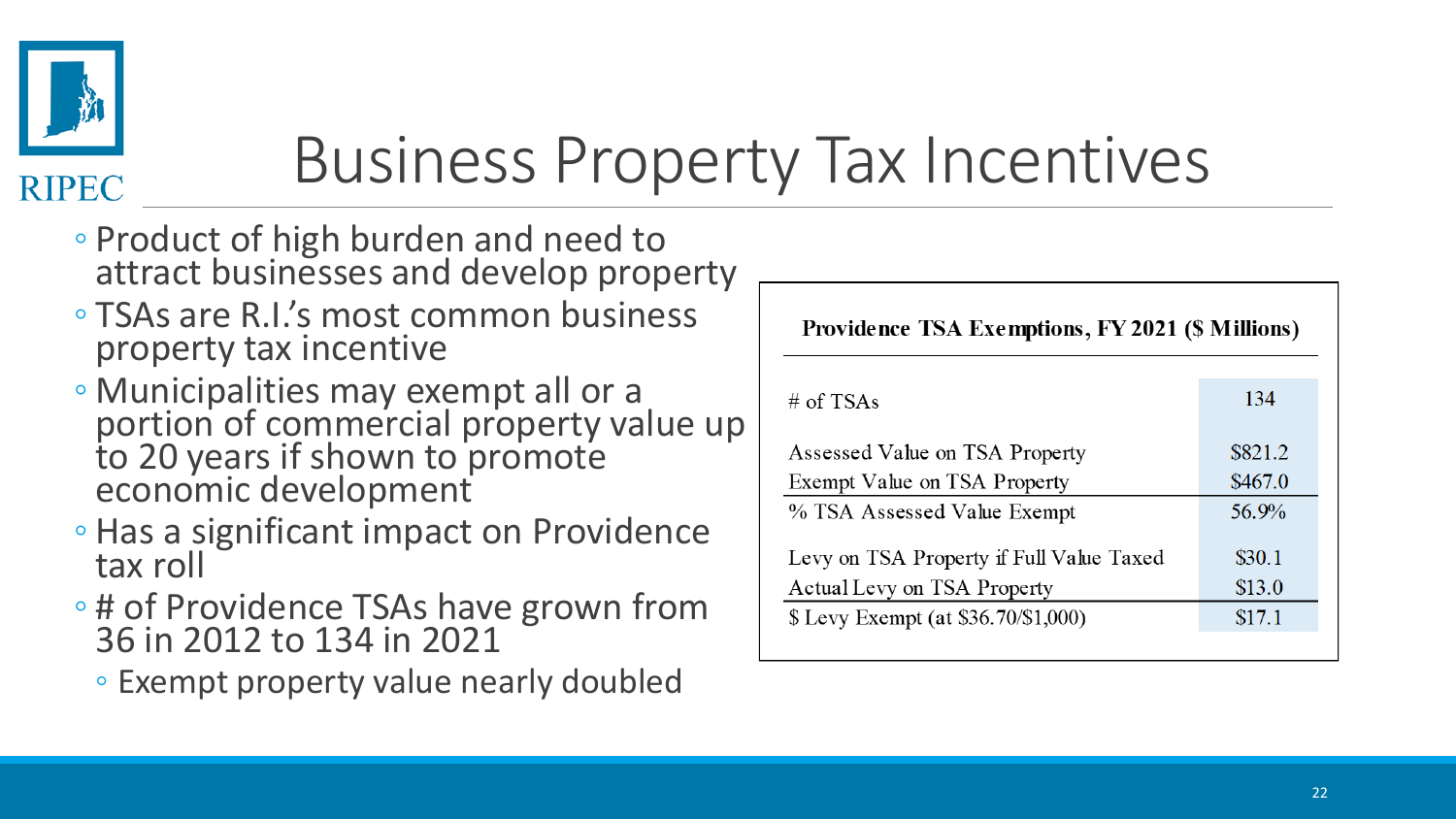

#### Limits on Local Governments

◦R.I. General Assembly grants cities and towns substantial flexibility in determining the structure of property tax systems, but there are limits

#### ◦Annual levy increases capped at 4%

- With some exceptions tied to revenue loss or expenditure need and requiring certification from the state and a vote in favor from 4/5ths city or town's governing body
- ◦Assessment occurs at municipal level but must happen at fair market value and on a fixed schedule
	- Full revaluation every 9 years, statistical revaluations every 3rd and 6th year after full revaluation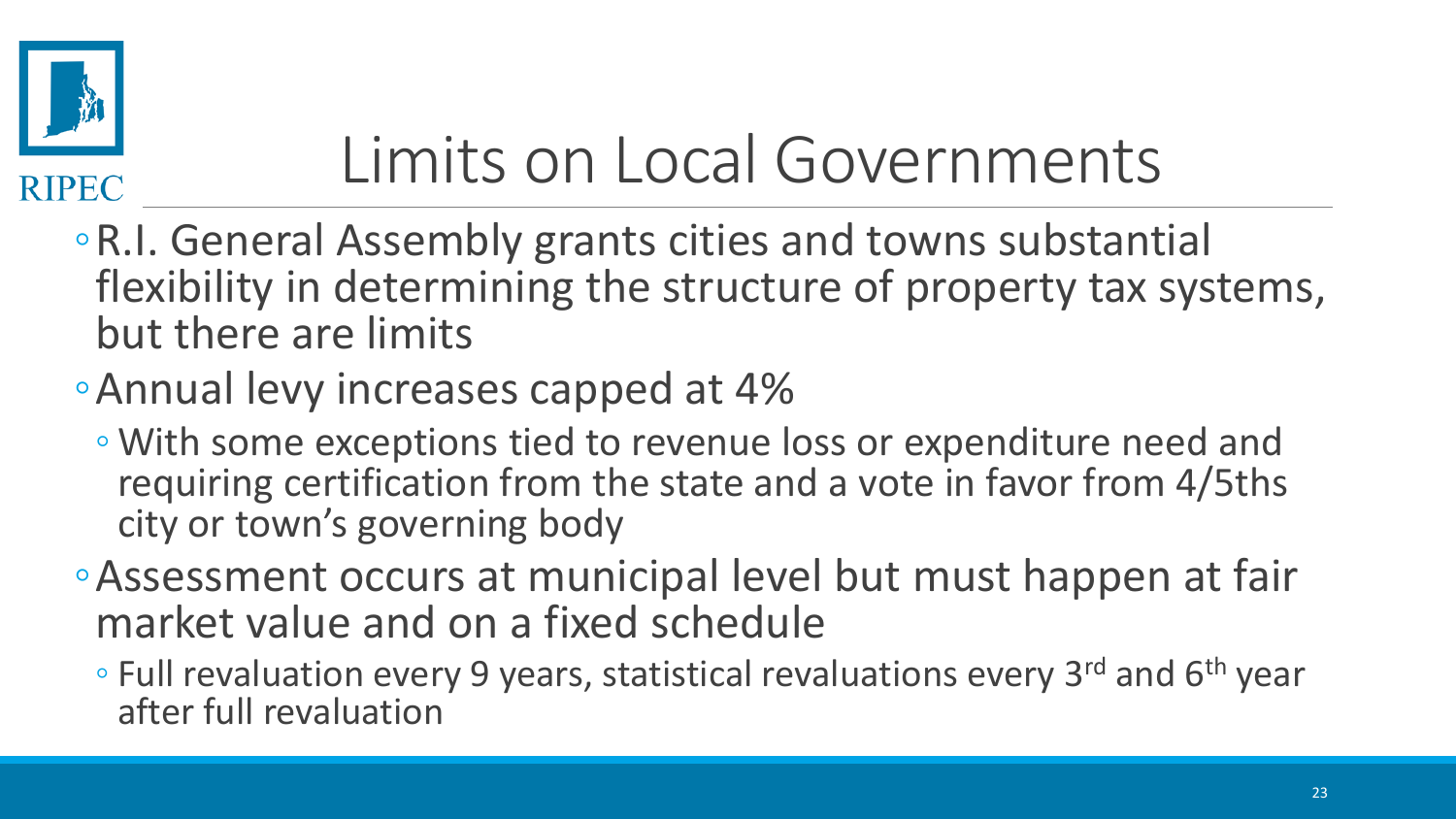

## RIPEC Comments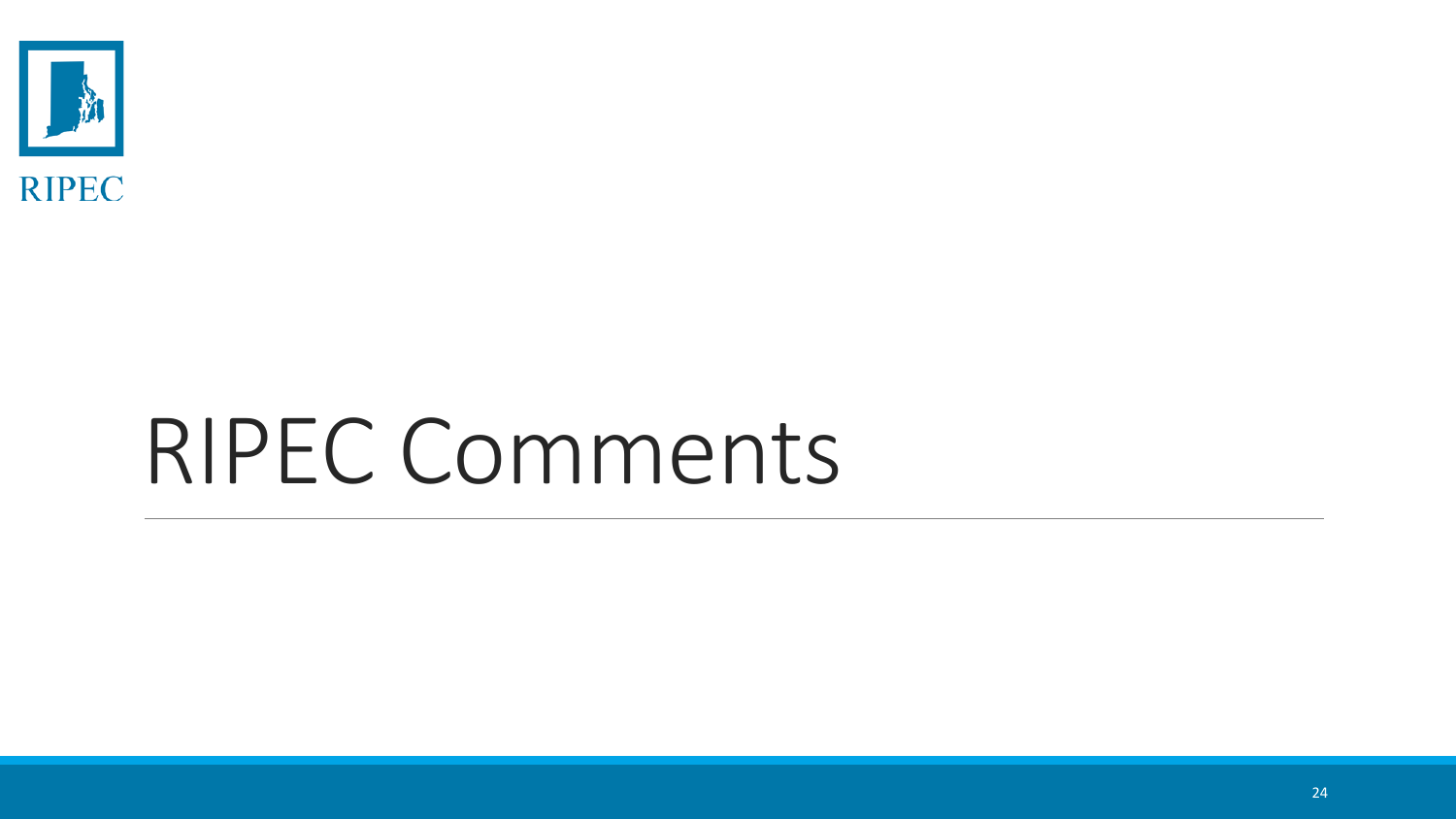

#### Comments 1/2

- Both state PILOT program and voluntary PILOT payments are an important component of Providence's budget
- Providence has significant deficit of taxable property wealth as compared to R.I. overall
- Providence's resident homeowner tax burden is relatively low compared to other R.I. communities
- To accomplish low resident homeowner tax burden with relatively low property values, Providence shifts more burden onto businesses and renters
	- Raises equity issues and hinders affordable housing and economic development
	- The city relies on TSAs to attract business and develop property, which increases the tax base over time but is unfair to small businesses and removes value from present-day tax roll